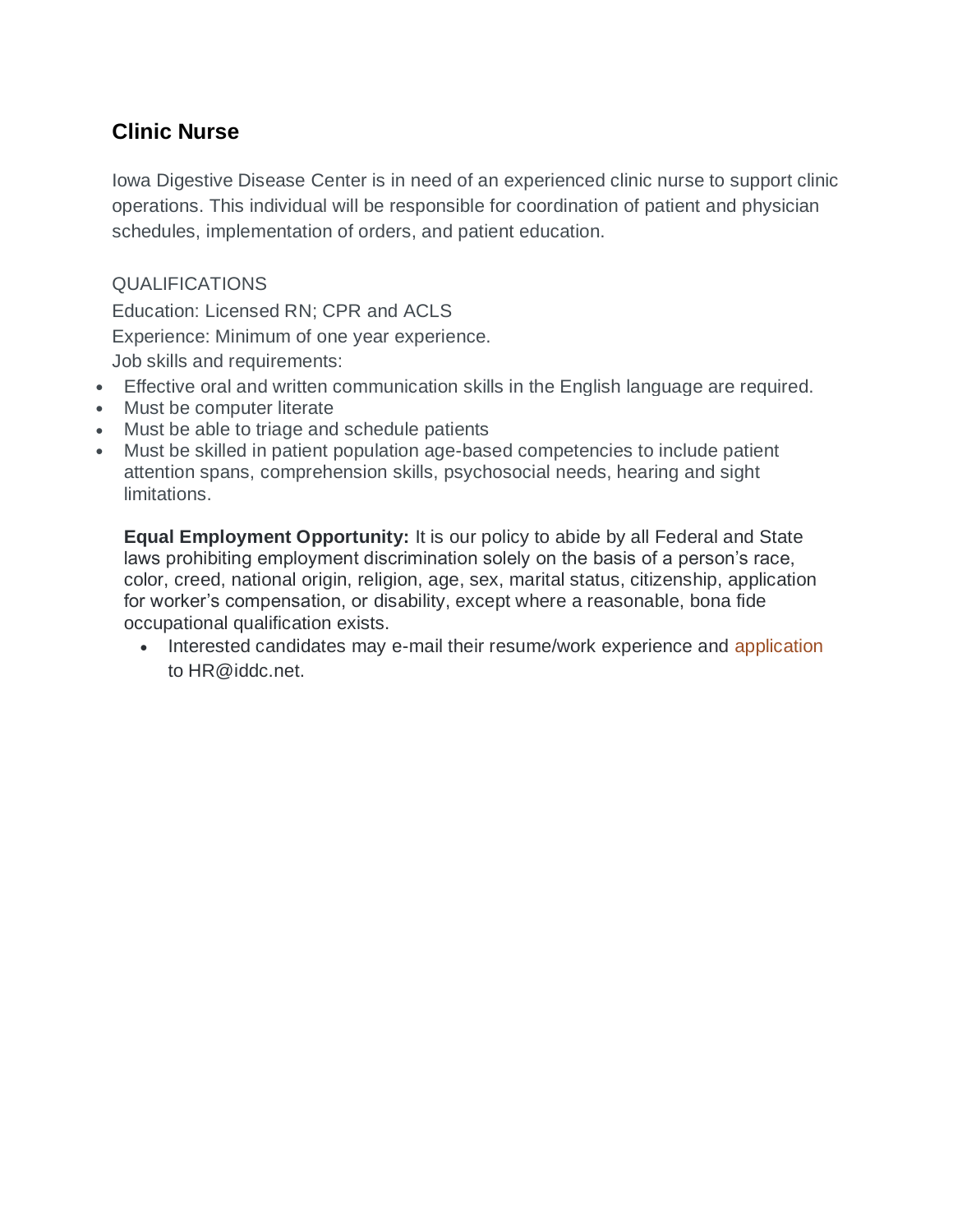## Job Posting – RN - Endoscopy

The Iowa Digestive Disease Center/Iowa Endoscopy Center is seeking a qualified full time RN for the Endoscopy Center. Qualified candidates must have GI experience working in an endoscopy lab.

QUALIFICATIONS

**Education:** RN license in Iowa

**Experience:** Preferred endoscopy or gastroenterology experience.

#### **Job Skills and Requirements:**

- 1. Effective oral and written communication skills in the English language are required
- 2. Must have knowledge of and ability to perform nursing care in Admitting, Post Sedation Recovery, and assisting with a variety of endoscopy procedures. Experience and proficiency with electronic medical records preferred.
- 3. Must be able to follow written and oral instructions, work independently and productively with minimal and appropriate supervision.

**Equal Employment Opportunity:** It is our policy to abide by all Federal and State laws prohibiting employment discrimination solely on the basis of a person's race, color, creed, national origin, religion, age, sex, marital status, citizenship, application for worker's compensation, or disability, except where a reasonable, bona fide occupational qualification exists.

Interested candidates may e-mail their resume/work experience and [application](http://www.iddc.net/wp-content/uploads/2015/08/Generic-application.pdf) to HR@iddc.net.